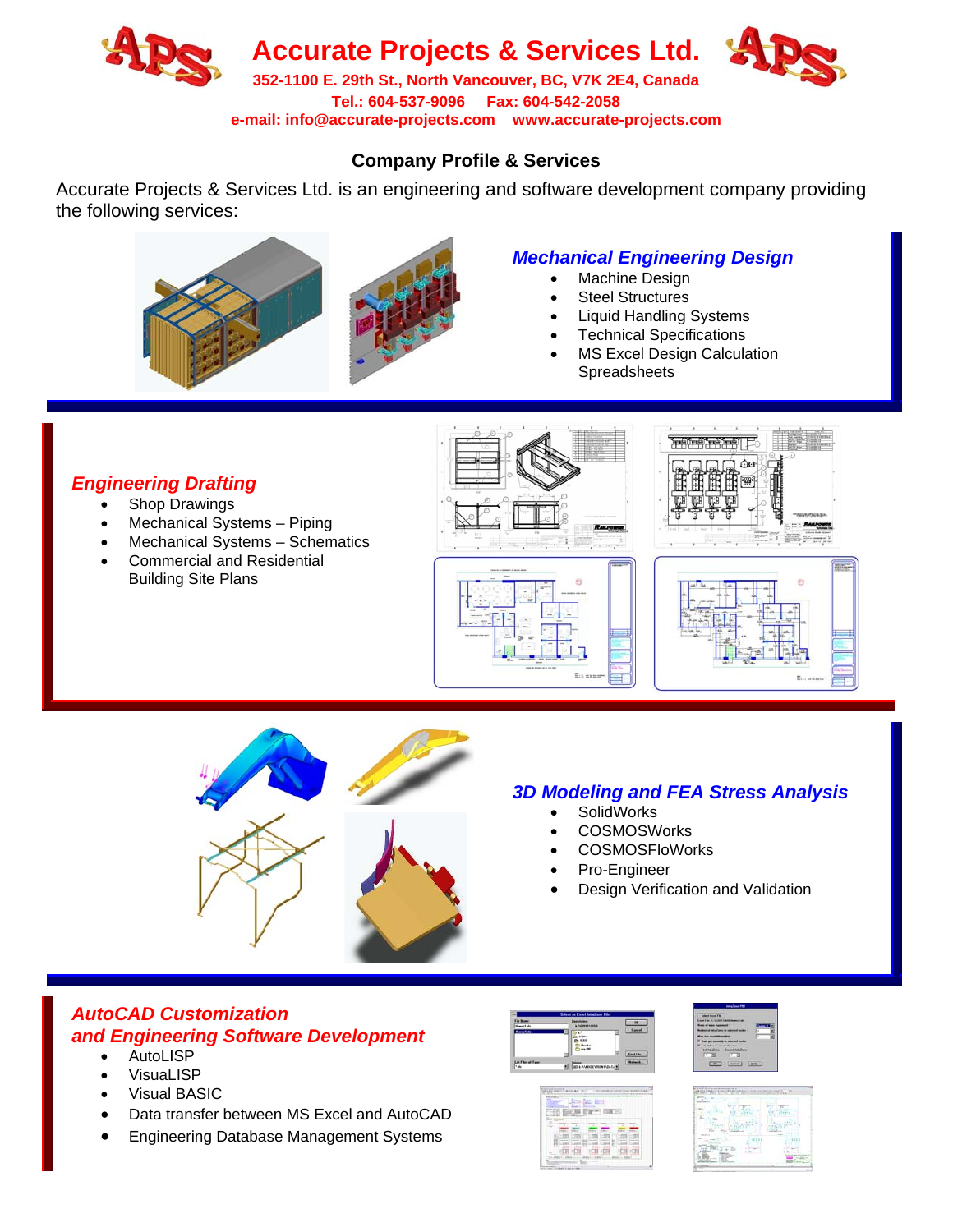

## **Examples of Projects and Services**

#### **RailPower Technologies Corp.**, North Vancouver, BC

• **Design of a large battery pack for RailPower hybrid locomotives – Mr. Yurek Duszynski is listed among others three inventors on US patent document** 





**Fig. 1** *RailPower Green Goat 2000HP hybrid locomotive* **Fig. 2** *RailPower Green Kid 1000HP hybrid locomotive*



**Fig. 3** *Model of locomotive battery pack with new battery drawers in service position*

**Fig. 4** *Model of battery pack with the drawers under new Green Kid batteries hood*

• **Model and Manufacturing Drawings of Cooling Board and other electrical room components for Green Kid hybrid locomotive**



• **Model and Manufacturing Drawings of Generator Batteries Rack**





**Fig. 6** *Model of Green Kid electronics cooling board assembly* **Fig. 7** *Drawing of Green Kid electronics cooling board assembly*



**Fig. 8** *Model of generator batteries rack assembly* **Fig. 9** *Drawing of generator batteries rack assembly*

- **As built drawings and technical documentation for prototype of Green Goat hybrid locomotive**
- **As built drawings and new designs for Green Kid hybrid locomotive**
- **Engineering Drawing Management Database**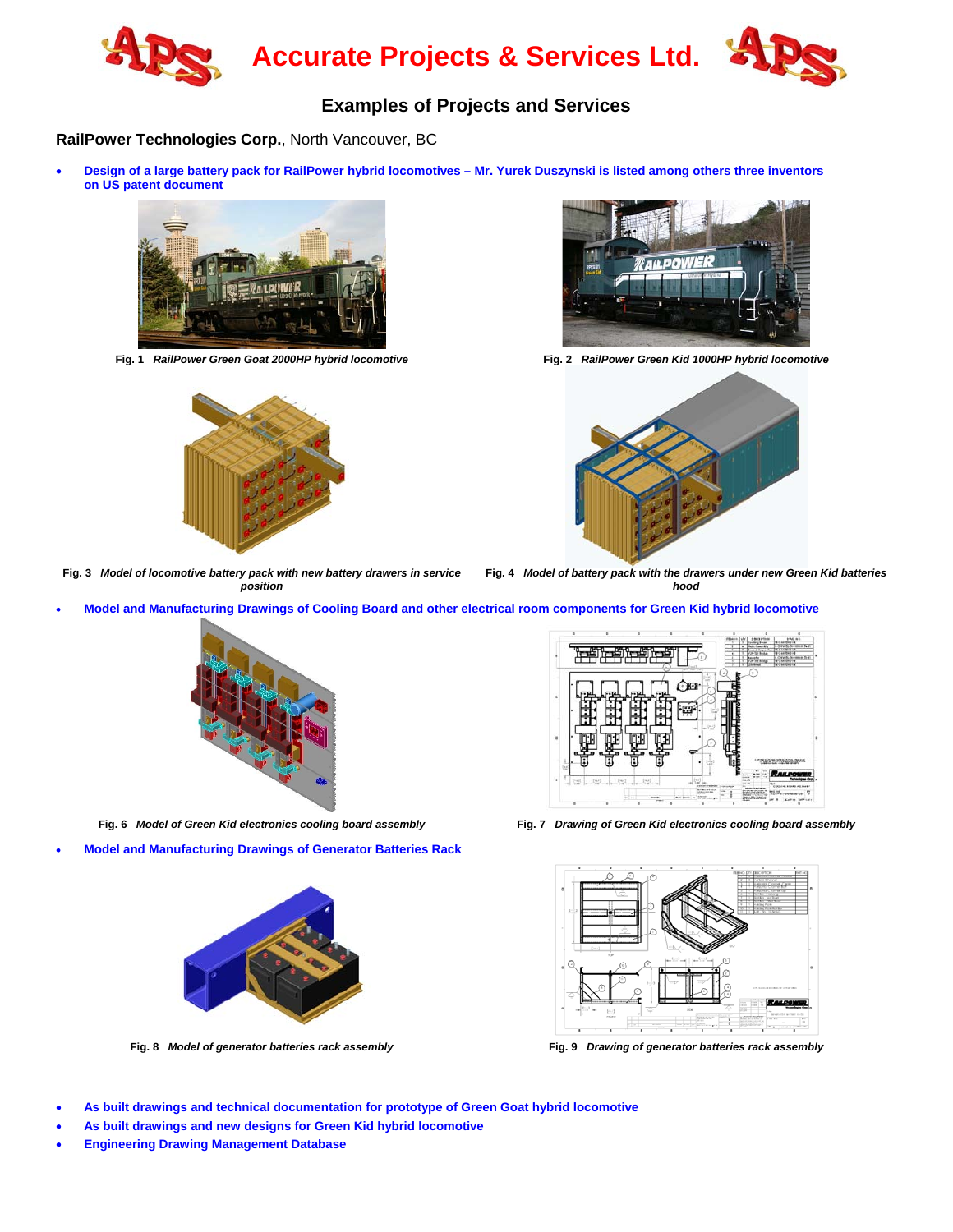

#### **Vancouver Shipyards Co. Ltd.**, North Vancouver, BC

• **Attessa III – verification of new hatches design** 



**Fig. 10** *Attessa III profile – 205 ft long motor yacht owned by Mr. Dennis Washington, the owner of Vancouver Shipyards Co. Ltd.* 



**Fig. 11** *Attessa III – During refit at facilities of Vancouver Shipyards Co. Ltd. in North Vancouver, BC, Canada*



**Fig. 12** *Attessa III – after refit with new hatches in Victoria, BC, Canada*



**Fig. 13** *Model of horizontal and vertical hatches in closed position*





**Fig. 14** *Vertical hatch in tilted position* **Fig. 15** *Vertical hatch in upper position*







**Fig. 16** *Horizontal hatch opens* **Fig. 17** *Horizontal hatch half way open* **Fig. 18** *Horizontal and vertical hatches fully open*

- **Modification to Attessa III exhaust manifolds**
- **Participation in Middle Class Ferry proposal for BC Ferries**